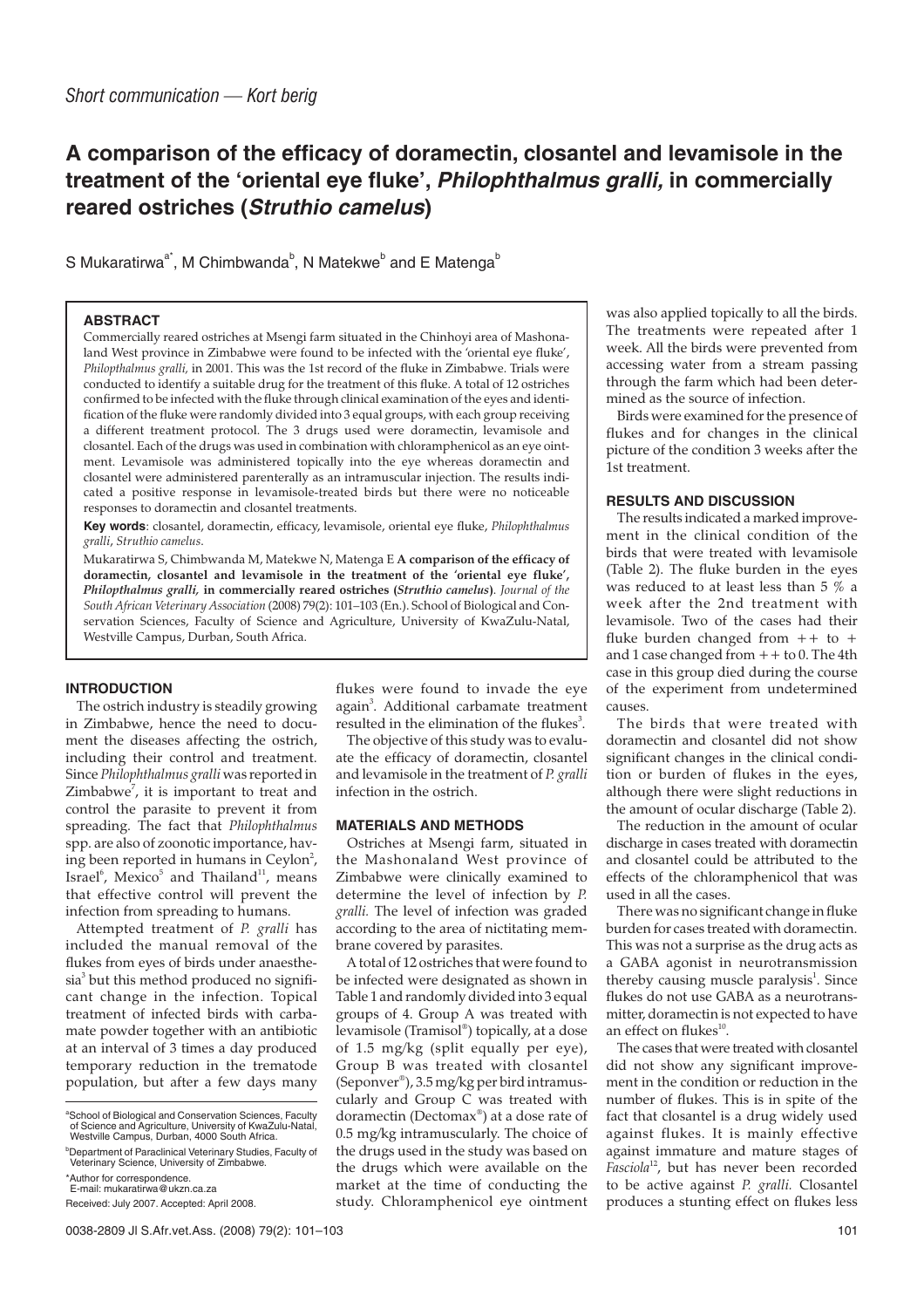|  |  |  |  |  |  |  |  | Table 1: Fluke burden, clinical signs observed and drugs administered for each case. |  |  |
|--|--|--|--|--|--|--|--|--------------------------------------------------------------------------------------|--|--|
|--|--|--|--|--|--|--|--|--------------------------------------------------------------------------------------|--|--|

| Case       | Group | Fluke burden* | <b>Clinical signs</b>                                                                  | <b>Drugs administered</b>           |
|------------|-------|---------------|----------------------------------------------------------------------------------------|-------------------------------------|
| 1. Female  | A     | $++++$        | Mucoid ocular discharge, severe conjunctivitis, periorbital alopecia<br>and semi-blind | a. Levamisole<br>b. Chloramphenicol |
| 2. Male    | A     | $^{++}$       | Mild conjunctivitis and ocular discharge                                               | a. Levamisole<br>b. Chloramphenicol |
| 3. Male    | A     | $^{++}$       | Mild conjunctivitis and ocular discharge                                               | a. Levamisole<br>b. Chloramphenicol |
| 4. Female  | A     | $++$          | Mild mucoid ocular discharge, conjunctivitis and swollen eye                           | a. Levamisole<br>b. Chloramphenicol |
| 5. Female  | В     | $^{+++}$      | Moderate conjunctivitis and ocular discharge with swollen eyes                         | a. Closantel<br>b. Chloramphenicol  |
| 6. Male    | B     | $++++$        | Moderate conjunctivitis and ocular discharge                                           | a. Closantel<br>b. Chloramphenicol  |
| 7. Female  | B     | $+++$         | Mild conjunctivitis, ocular discharge and eyes slightly swollen                        | a. Closantel<br>b. Chloramphenicol  |
| 8. Male    | В     | $^{++}$       | Mild conjunctivitis, ocular discharge and swollen eyes                                 | a. Closantel<br>b. Chloramphenicol  |
| 9. Male    | C     | $^{+++}$      | Protruding nictitating membrane, mild ocular discharge and<br>conjunctivitis           | a. Doramectin<br>b. Chloramphenicol |
| 10. Male   | C     | $^{+++}$      | Severe conjunctivitis and ocular discharge                                             | a. Doramectin<br>b. Chloramphenicol |
| 11. Female | C     | $+++$         | Severe conjunctivitis, ocular discharge and swollen eyes                               | a. Doramectin<br>b. Chloramphenicol |
| 12. Female | С     | $^{++}$       | Mild ocular discharge and conjunctivitis                                               | a. Doramectin<br>b. Chloramphenicol |

\* ++++, >50 % of nictitating membrane covered by flukes; +++, 25–50 % of nictitating membrane covered by flukes; ++, 5–24 % of nictitating membrane covered by flukes; +, <5 % of nictitating membrane covered by flukes.

### Table 2: **Fluke burden and clinical signs after treatment.**

| Case       | Drug used  | Fluke burden*<br>before treatment | Fluke burden*<br>after treatment | <b>Clinical signs after treatment</b>                    |
|------------|------------|-----------------------------------|----------------------------------|----------------------------------------------------------|
| 1. Female  | Levamisole | $++++$                            |                                  | <b>Died</b>                                              |
| 2. Male    | Levamisole | $^{++}$                           | 0                                | No clinical signs observed                               |
| 3. Male    | Levamisole | $^{++}$                           | $^{+}$                           | No clinical signs observed                               |
| 4. Female  | Levamisole | $^{++}$                           | $^{+}$                           | No clinical signs observed                               |
| 5. Female  | Closantel  | $^{+++}$                          | $^{+++}$                         | Moderate conjunctivitis and ocular discharge             |
| 6. Male    | Closantel  | $++++$                            | $++++$                           | Moderate conjunctivitis and ocular discharge.            |
| 7. Female  | Closantel  | $^{+++}$                          | $^{+++}$                         | Mild ocular discharge and conjunctivitis                 |
| 8. Male    | Closantel  | $^{++}$                           | $^{++}$                          | Mild conjunctivitis, ocular discharge and swollen eyes   |
| 9. Male    | Doramectin | $^{+++}$                          | $^{+++}$                         | Mild ocular discharge and conjunctivitis                 |
| 10. Male   | Doramectin | $^{+++}$                          | $^{+++}$                         | Severe conjunctivitis and ocular discharge               |
| 11. Female | Doramectin | $^{+++}$                          | $^{+++}$                         | Severe conjunctivitis, ocular discharge and swollen eyes |
| 12. Female | Doramectin | $^{++}$                           | $^{++}$                          | Mild ocular discharge and conjunctivitis                 |

\*Defined in Table 1.

than 4 weeks of age<sup>1</sup>. The lack of action on *P. gralli* may be as a result of the fact that the flukes were still immature, or may also be attributed to the route of administration resulting in insufficient concentration in areas were flukes were attached.

Cases treated with levamisole showed significant improvement in both the clinical condition and the number of parasites. The exact mechanism of action of levamisole on *P. gralli* has not been documented. In nematodes it acts as a cholinergic agonist resulting in neuromuscular paralysis of the parasite<sup>9</sup>. It has been used in poultry against fowl eyeworm, *Oxyspirura mansoni,* a nematode, when application of several drops of 10 % solution was effective in killing the parasite. It is quite possible that levamisole could have

acted in more or less the same way as it acts on roundworms. Levamisole has been reported to have the ability to restore cell-mediated immunity of the host by stimulating the proliferative responses of lymphocytes, lymphokine synthesis, antibody production and chemotaxis, phagocytosis and intracellular killing by macrophages<sup>4</sup>, and it is not clear if any of these activities had an effect on the fluke.

In the past creosol had been tried experimentally, where 2 drops per eye resulted in  $100\ \%$  recovery $^8$ . Topical treatments with carbamate powder together with an antibiotic have yielded favourable results<sup>3</sup>. To date there is no standard treatment that has been established for treatment of *P. gralli.*

Although levamisole was effective in

eliminating the fluke, the efficacy of flukicides like praziquantel, triclabendazole, and resorantel need to be determined. Further research needs to be carried out to elucidate the mechanism of action of levamisole against the fluke.

#### **REFERENCES**

- 1. Barrangry T B 1994 *Veterinary drug therapy.* Lea and Febiger, Philadelphia
- 2. Dissanaike A S, Bilimoria D 1938. An infection of a human eye with *Philophthalmus* spp. in Ceylon. *Journal of Helminthology* 32: 115–118
- 3. Greve J H, Harrison G J 1980. Conjunctivitis caused by the eye flukes in captive-reared ostriches. *Journal of the American Veterinary Medical Association* 177: 909–910
- 4. Khajurina A, Gupta A, Garai S, Wakhloo B P 2007 Immunomodulatory effects of two sapogenins 1 and 2 isolated from *Luffa*